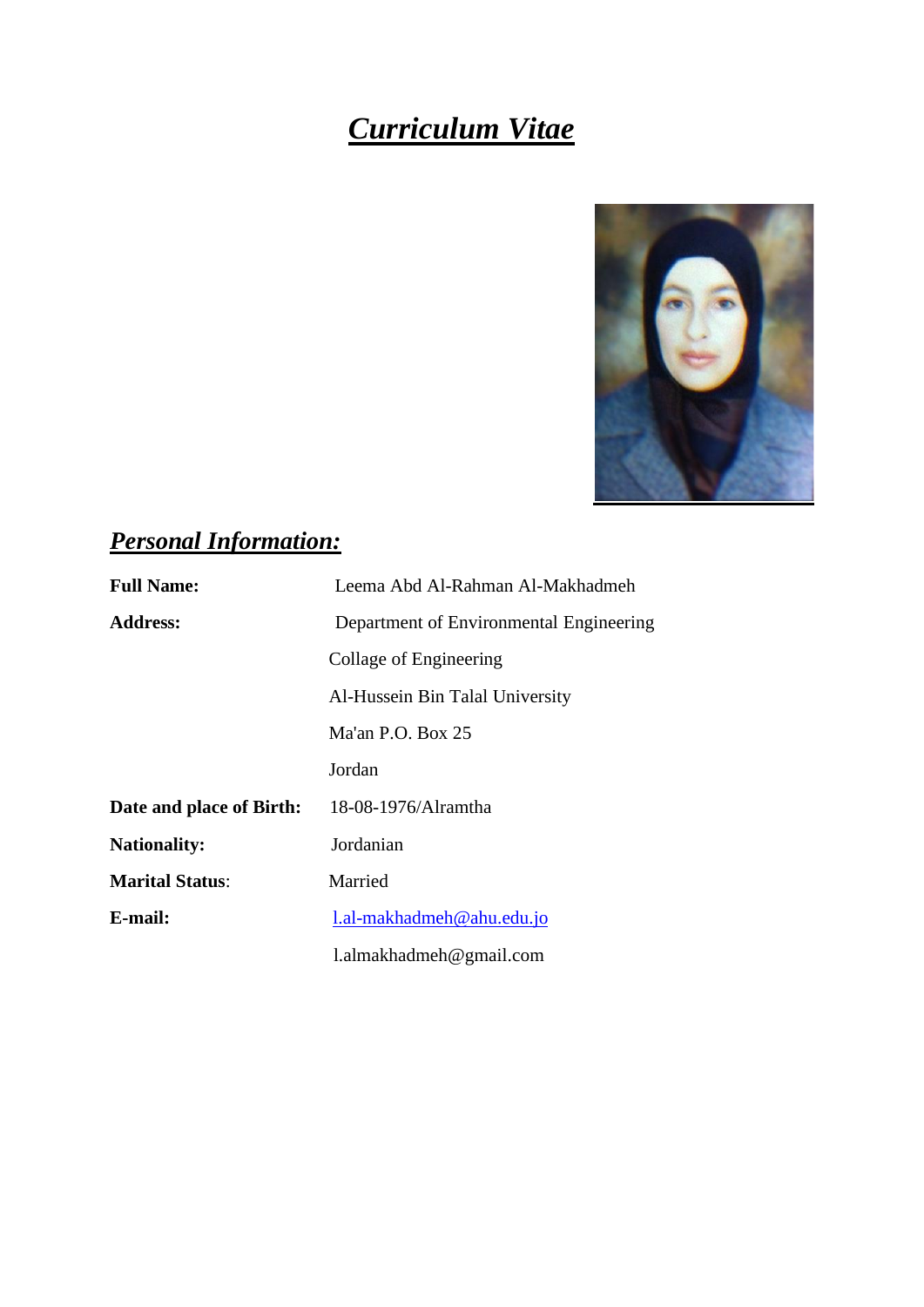### *Education:*

| Feb 2006-July 2009:          | Ph.D. (Dr. Ing.) Degree in Energy and Environmental<br>Engineering (excellent).  |
|------------------------------|----------------------------------------------------------------------------------|
|                              | Institute of Combustion and Power Plant Technology                               |
|                              | Stuttgart University.                                                            |
|                              | Thesis Title: "Coal Pyrolysis and Char Combustion Under Oxy-Fuel<br>Conditions". |
|                              |                                                                                  |
| 1999-2002:                   | M.Sc. degree in Chemical Engineering (very good).                                |
|                              | Jordan University of Science and Technology: Jordan                              |
| Solutions Using Palm Stone". | Thesis Title: "Removal of phenol, Dyes and Heavy Metals from Aqueous             |
|                              |                                                                                  |
| 1994-1999:                   | B.Sc. degree in Chemical Engineering (very good).                                |
|                              | Jordan University of Science and Technology: Jordan                              |
| 1994:                        | The General Secondary Education Certificate (91.7):                              |

Al-Ramtha, Jordan.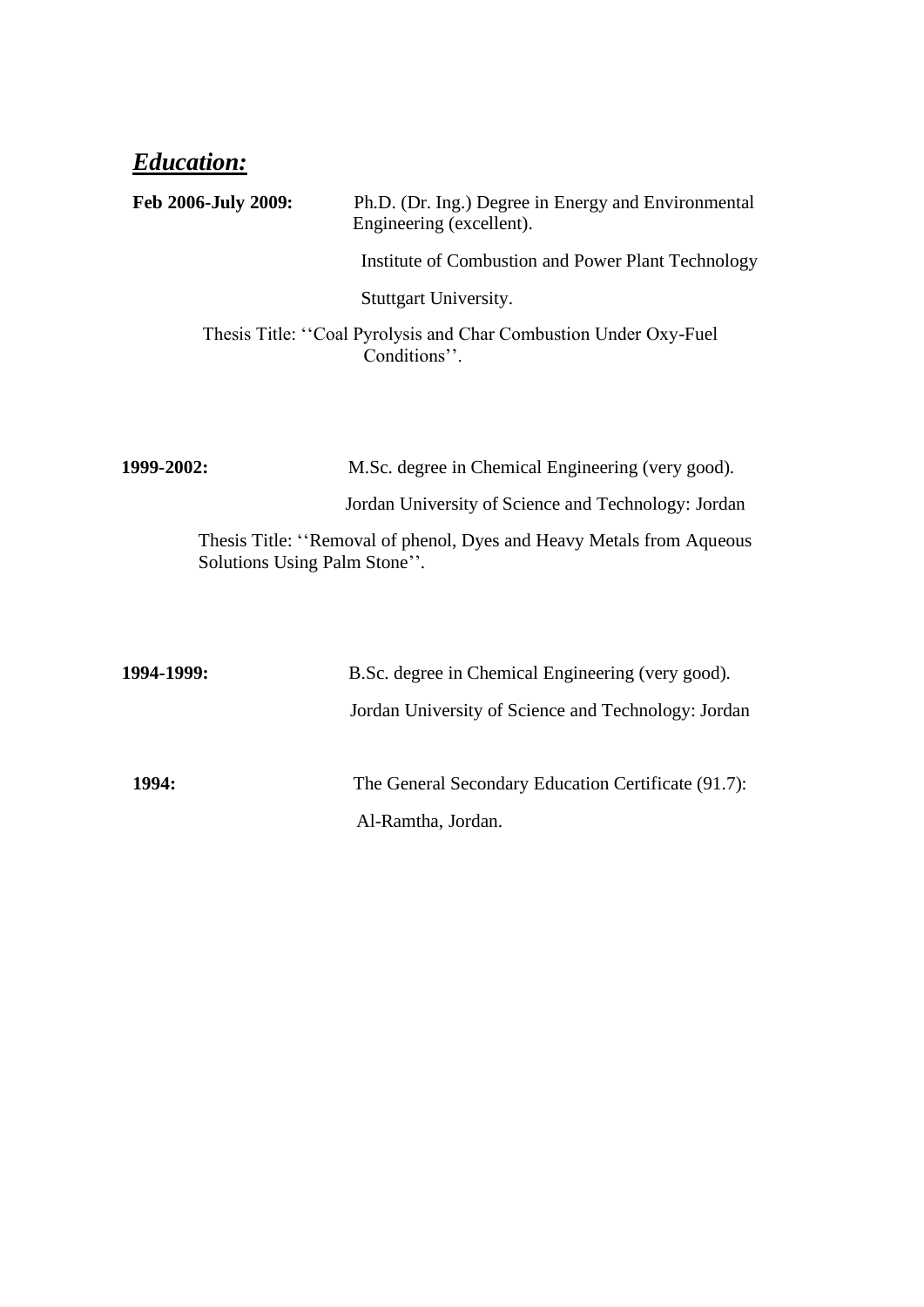# *Professional Experience*

| 25-June2018               | Professor<br>Department of Environmental Engineering                                                                     |
|---------------------------|--------------------------------------------------------------------------------------------------------------------------|
|                           | Al-Hussein Bin Talal University, Ma'an, Jordan.                                                                          |
| 17-Sep2017- June<br>2018  | Vice Dean of Engineering Faculty<br>Al-Hussein Bin Talal University, Ma'an, Jordan.                                      |
| 18-Sep2016-Augest<br>2017 | Associate professor visitor<br>Jordan University of Science and Technology/<br>Chemical Engineering Department.          |
| 6-Sep2015-Sep2016:        | Head of the Department of Environmental Engineering.                                                                     |
| $9-Sep2014 - 9-Sep2018$ : | <b>Associate Professor</b><br>Department of Environmental Engineering<br>Al-Hussein Bin Talal University, Ma'an, Jordan. |
| $9-Sep2009 - 9-Sep2014$ : | <b>Assistant Professor</b><br>Department of Environmental Engineering<br>Al-Hussein Bin Talal University, Ma'an, Jordan. |
| 2006-2009:                | Research Associate at the<br>Institute of combustion and Power Plant Technology (IFK),<br>University of Stuttgart        |
| 1999-2003:                | Teaching assistant at<br>Jordan University of Science and Technology.                                                    |
| 2003-2004:                | Training at Government Water Labaratory-Irbid.                                                                           |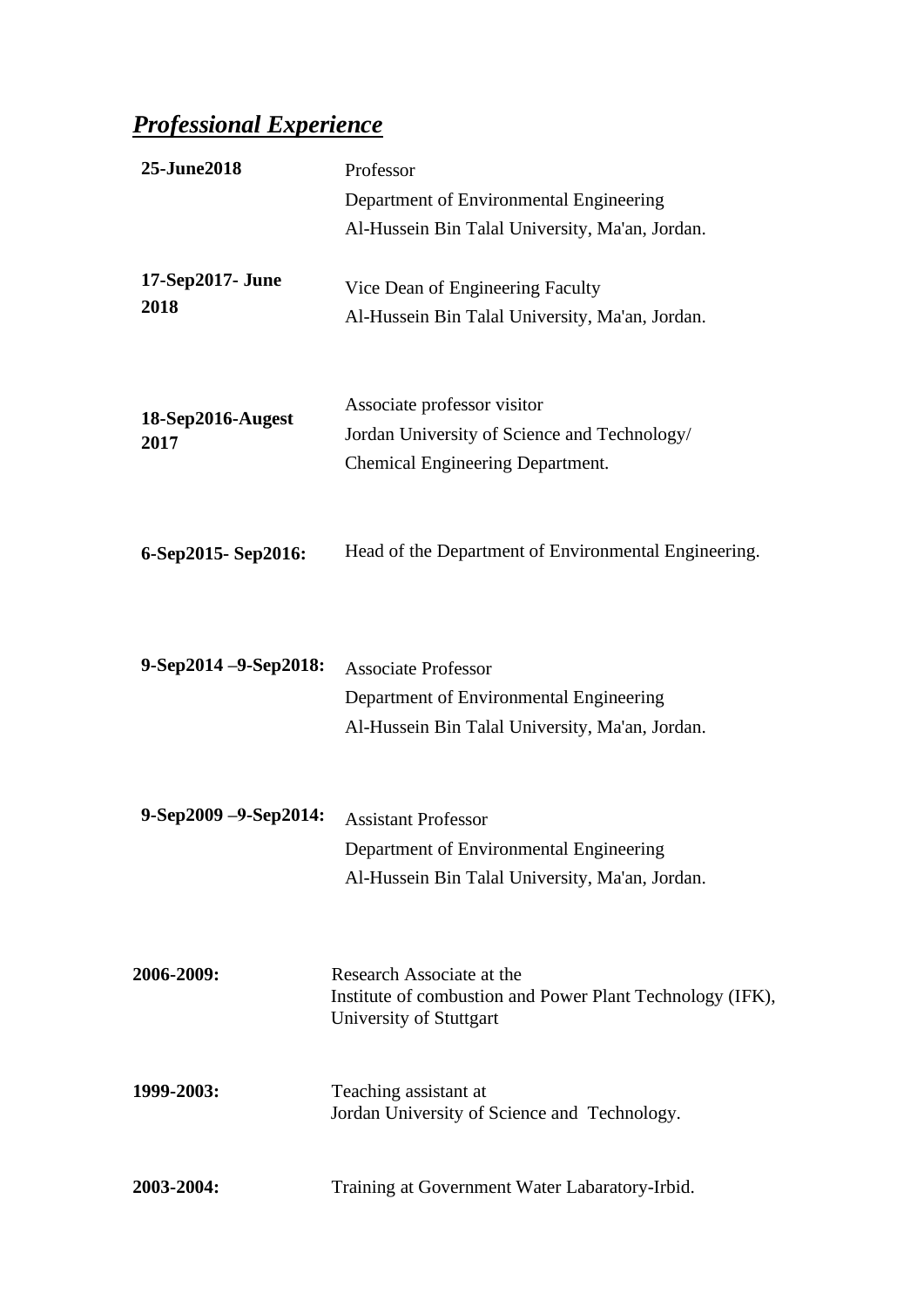#### *Research Interests*

- Oxyfuel Technology/Combustion.
- Pyrolysis and Char combustion
- Oil-Shale Combustion and Utilization
- Emission control technologies (NOx, SOx, PM)
- CO<sup>2</sup> Capture technologies
- Renewable energy and its applications
- Biogas Production

#### *Teaching Courses*

- Introduction to Environmental Engineering -Wastewater Treatment
- 
- 
- 
- 
- 
- -Air pollution Lab Project I &II
- Radiation Pollution and Safety
- Environmental Impact Assessment
- Special Issues in Environmental Engineering
- 
- Air Pollution  **Air Pollution** Air Pollution Control
- Environmental Chemistry  **Environmental Geochemistry**
- Numerical Analysis  **Applied Mathematics**
- Equipment Design Thermodynamics I
- Statics  **Engineering Drawings** 
	-

#### *Funded project*

- Heavy Metal Removal from Aqueous Solutions using JordanianNatural Minerals. Undergraduate project funded by KFD and KADDB, 2011.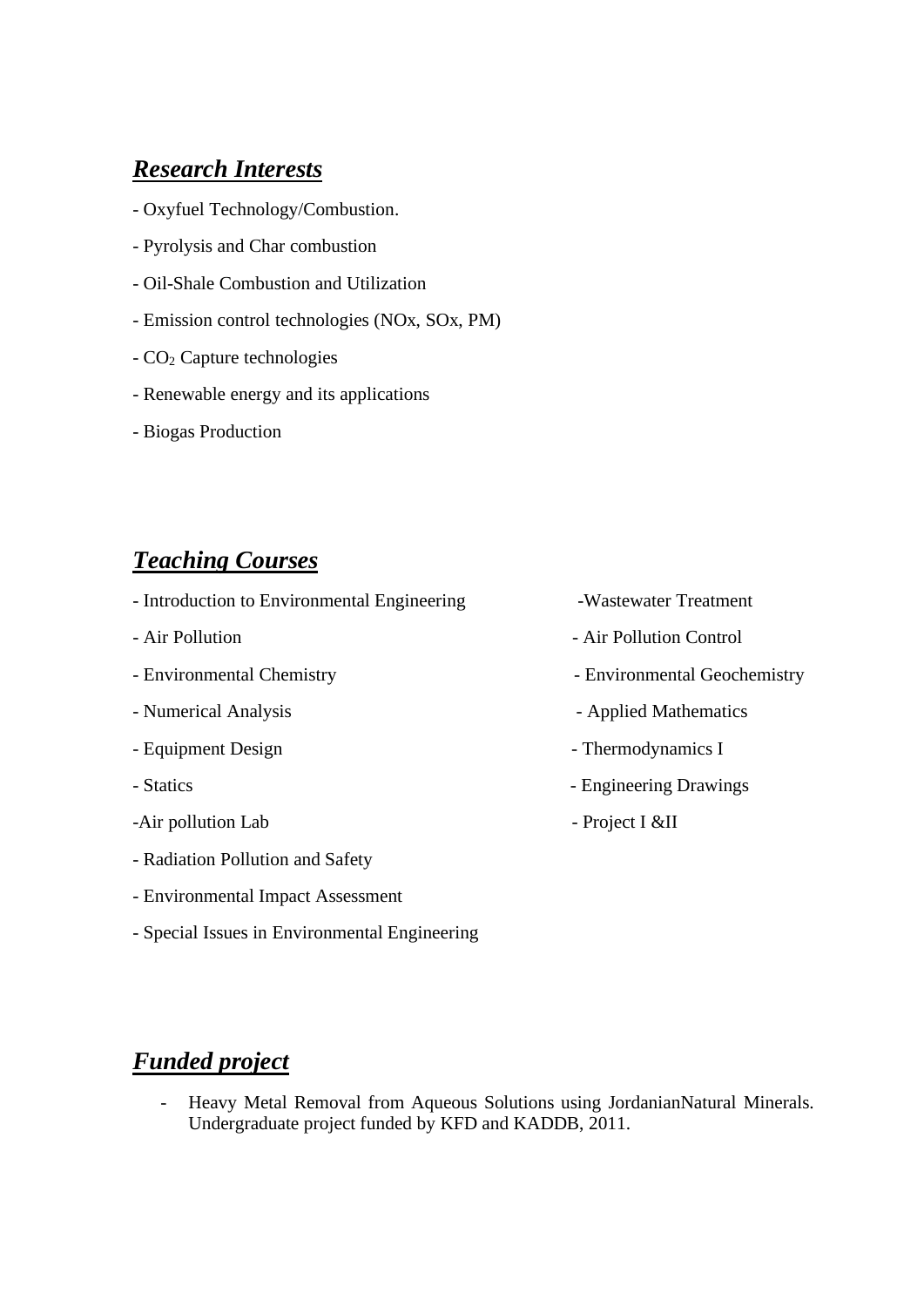#### *Research Visit*

- Scientific Research Visit Oil shale combustion under oxyfuel conditions: NO reduction, Stuttgart University, Combustion and Firing Institute, Germany, July-August, 2013.
- Scientific Research Visit Oil shale combustion under oxyfuel conditions, Stuttgart University, Combustion and Firing Institute, Germany, July-August,2011.

#### *Publications*

- **Leema A. Al-Makhadmeh**, Mohammad A. Batiha, Joerg Maier, Saleh Rawadieh, Ibrahem Altarawneh, Günter Scheffknecht. Effect of air and oxyfuel staged combustion on oil shale fly ash formation with direct in-furnace limestone addition for sulphur retention. Fuel, 2018, 220, 192-199 .
- **Leema A. Al-Makhadmeh**, Mohammad A. Batiha, Mohammad S. Al-Harahsheh, Ibrahem Altarawneh, Saleh Rawadieh. The effectiveness of Zn leaching from EAFD using caustic soda. 2018, Water, Air, & Soil Pollution. 229:33.
- **Leema A. Al-Makhadmeh**, Joerg Maier, Mohammad A. Batiha, Günter Scheffknecht. Oxyfuel technology: Oil shale [desulfurization behavior during staged](http://www.sciencedirect.com/science/article/pii/S0016236116311164)  [combustion.](http://www.sciencedirect.com/science/article/pii/S0016236116311164) Fuel, 2017, 190, 229-236.
- Saleh E. Rawadieh, Ibrahem S. Altarawneh, Mohammad A. Batiha, **Leema A. Al-Makhadmeh**, Mansour H. Almatarneh, and Mohammed noor Altarawneh. Reaction of Hydroperoxy Radicals with Primary C1−5 Alcohols: A Profound Effect on Ignition Delay Times. Energy Fuels, 2019, 33, 11781−11794.
- [Mohammad A.](https://www.sciencedirect.com/science/article/pii/S2214157X19302473#!) Batiha, [Abdullah A.](https://www.sciencedirect.com/science/article/pii/S2214157X19302473#!) Marachli, Saleh E. [Rawadieh,](https://www.sciencedirect.com/science/article/pii/S2214157X19302473#!) [Ibrahem S.](https://www.sciencedirect.com/science/article/pii/S2214157X19302473#!) [Altarawneh,](https://www.sciencedirect.com/science/article/pii/S2214157X19302473#!) **Leema A. [Al-Makhadmeh](https://www.sciencedirect.com/science/article/pii/S2214157X19302473#!)**, [Marwan M.](https://www.sciencedirect.com/science/article/pii/S2214157X19302473#!) Batiha. A study on optimum insulation thickness of cold storage walls in all climate zones of Jordan. [Case Studies](https://www.sciencedirect.com/science/journal/2214157X)  [in Thermal Engineering.](https://www.sciencedirect.com/science/journal/2214157X) [Volume 15,](https://www.sciencedirect.com/science/journal/2214157X/15/supp/C) 2019, 100538
- Ibrahem S. Altarawneh, Saleh E. Rawadieh, Mohammad A. Batiha, **Leema A. Al-Makhadmeh,** Mouath A Al-Shaweesh, Mohammednoor K. Altarawneh. Structures and thermodynamic stability of cobalt molybdenum oxide (CoMoO4-II). Surface Science, 2018, 677, 52-59.
- Ibrahem Altarawneh, Saleh Rawadieh, Mohammad Batiha, **Leema Al-Makhadmeh,** Sultan Alrowwad, Muafag Tarawneh. Experimental and numerical performance analysis and optimization of single slope, double slope and pyramidal shaped solar stills. Desalination, 2017, 423, 124-134.
- **Al-Makhadmeh L.**, M. A. Batiha. Removal of Iron and Copper from Aqueous Solutions Using Jordanian Kaolin and Zeolitic Tuff. Desalination and Water treatment, 57, 2016.
- **Al-Makhadmeh L.,** J. Maier, M. Al-Harahsheh and G. Scheffknecht. Oxy-fuel technology: Oil shale desulphurisation behaviour during unstaged combustion. Fuel, 2015, 158, 460–470.
- Mohammad Al-Harahsheh, Awni Al-Otoom, **Leema Al-Makhadmah**, Ian E Hamilton, Sam Kingman, and Sameer Al-Asheh. Pyrolysis of Poly(vinyl chloride) and –Electric Arc Furnace Dust Mixtures. HAZMAT, 2015 Jun 25; 299: 425-436.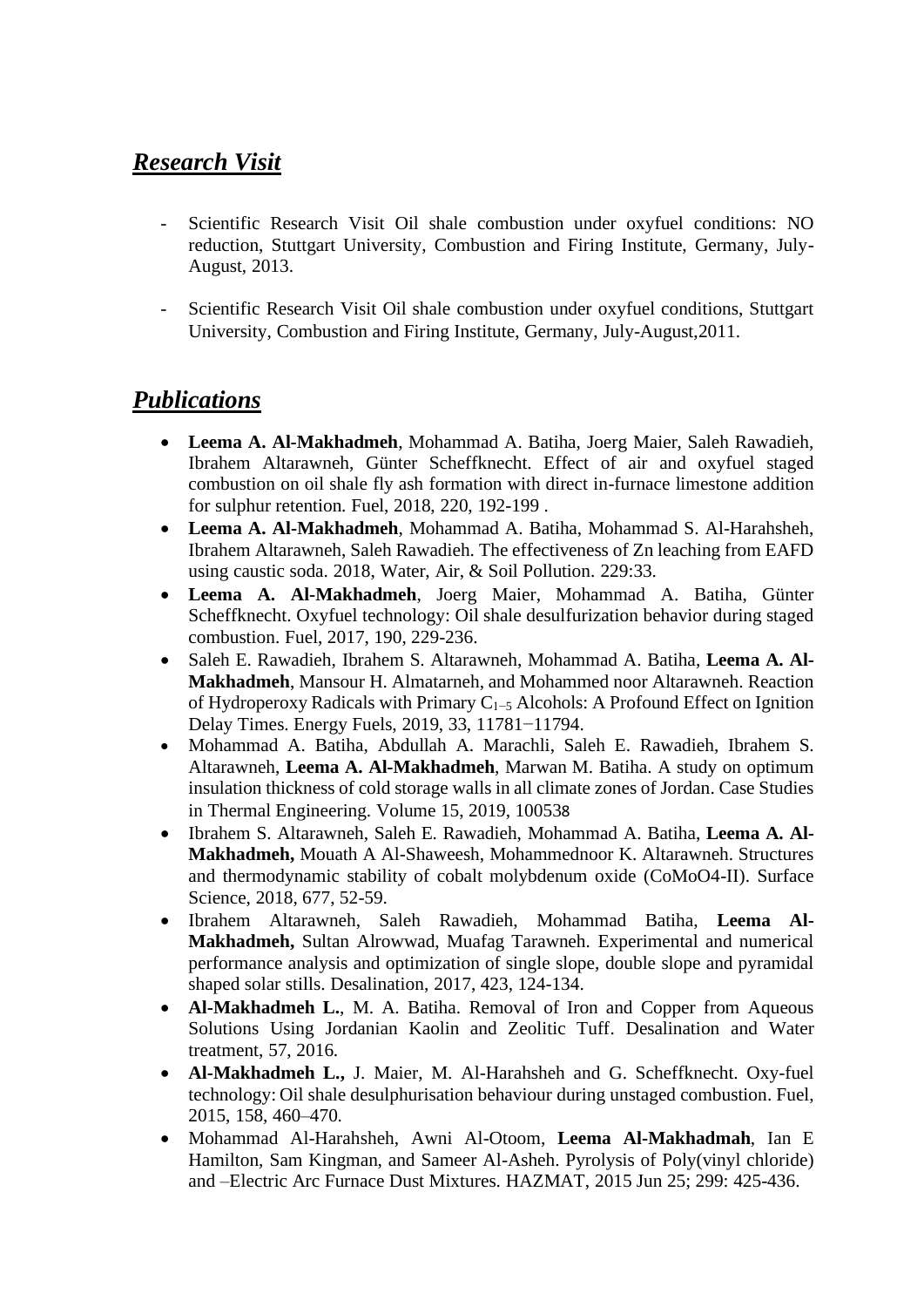- Mohammad S. Al-Harahsheh, Kamel Al Zboon, **Leema Al-Makhadmeh**, Muhannad Hararah, Mehaysen Mahasneh. Fly ash based geopolymer for heavy metal removal: A case study on copper removal. Journal of Environmental Chemical Engineering, 2015 June 3; 3: 1669–1677.
- **Al-Makhadmeh L.,** J. Maier and G. Scheffknecht. Oxy-fuel technology: NO Reduction During Oxy-Oilshale combustion. Fuel, 2014, 128, 155–161.
- Mohammad Al-harahsheh, Sam Kingman, **Leema Al-Makhadmah**, Ian Hamilton. Microwave treatment of electric arc furnace dust with PVC: Dielectric characterization and Pyrolysis-Leaching. HAZMAT, 2014, 15; 274:87-97.
- **Al-Makhadmeh L.,** J. Maier, M. Al-Harahsheh and G. Scheffknecht. Oxy-fuel technology: An experimental investigations into oil shale combustion under oxy-fuel conditions. Fuel, 2013, 103, 421-429.
- M. A. Batiha, **L. A. Al-Makhadmeh**, M. M. Batiha, A. Ramadan and A. H. Kadhum. Generalization of the MAFRAM Methodology for Semi-Volatile Organic Agro-Chemicals. Water, Air, and Soil Pollution, 2013, 225, 1789.
- Scheffknecht G., **L. Al-Makhadmeh**, U. Schnell and J. Maier. Oxy-fuel coal combustion–Areview of the current state-of-the-art. International Journal of Greenhouse Gas Control , August, 2011.
- **Al-MakahadmehL**.; J. Maier; and G. Scheffknecht. Coal Pyrolysis and Char Burnout Under Conventional and Oxy-Fuel Conditions. Flammentag Conference, Germany, 16-17 sep, 2009.
- **Al-Makahadmeh L.**; J. Maier; and G. Scheffknecht. Coal Pyrolysis and Char Combustion Under Oxy-Fuel Conditions. Clearwater Conference, Florida-USA, May, 2009.
- Maier J., **L. Al-Makhadmeh**, G. Scheffknecht. Formation and Impact of Gases Sulfur Components in an Oxyfuel Process. AIChEAnnual Meeting, Nashville,TN 2009.
- Banat F. S.; Al-Asheh; and **L. Al-Makahadmeh**. Utilization of Raw and Activated Date Pits for the Removal of Phenol from Aqueous Solutions. Journal of Chemical Engineering & Technology, 2004, 27: 80-86.
- Banat F. S.; Al-Asheh; and **L. Al-Makahadmeh**. Kinetics and equilibrium study of cadmium ion sorption onto date pits: An agricultural waste. Journal of Adsorption Science & Technology. 2003, 21: 245-260.
- Banat F. S.; Al-Asheh; and **L. Al-Makahadmeh**. Evaluation of the Use of raw and activated date pits as potential adsorbents for dye containing waters. Journal of Process Biochemistry. 2003, 39: 193-202.

#### *Conferences papers*

- **Leema Al-Makhadmeh**. Oil shale combustion under oxyfuel conditions (Oral Presentation). 3rd International Conference and Expo on Oil and Gas (Oil Gas Expo-2017) during July 13-14, 2017 Berlin, Germany.
- **L. al-Makhadmeh**, J. maier and G. Scheffknecht. Coal Pyrolysis and Char Combustion under Oxy-Fuel Conditions. The 34th international technical conference on coal utilization & fuel sys ystems, At Clearwater Florida, USA, May 2009.